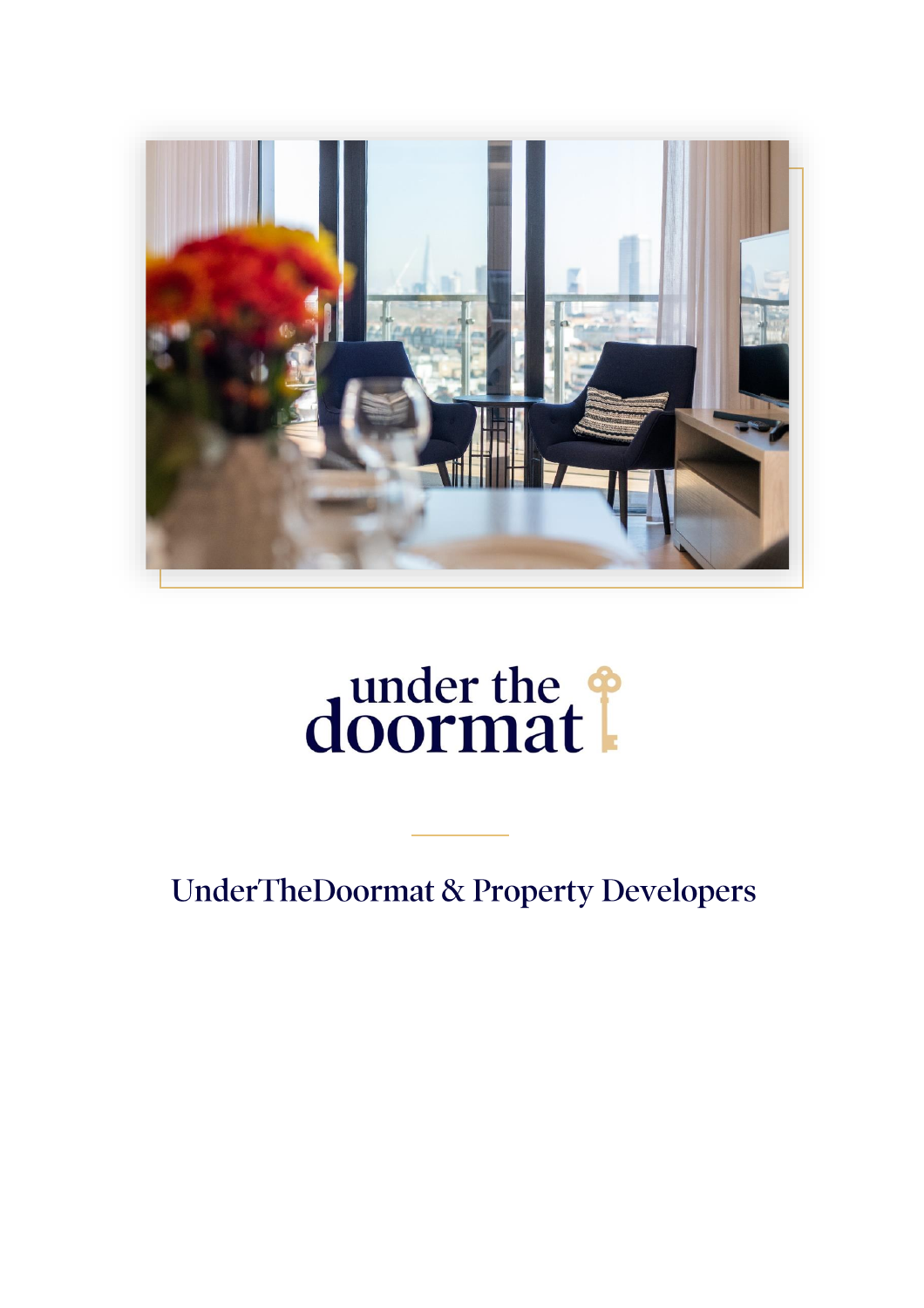

UnderTheDoormat is an award winning premium short-term rentals company, professionalising the short-term accommodation industry with our fully managed and fully insured service. We are the first company to be accredited by the UK industry body, the Short-Term Accommodation Association (STAA) and our CEO chairs the organisation, meaning we are at the forefront of legislation ensuring responsible growth in the sector.

Developers are telling us that current market conditions have led to longer marketing campaigns, resulting in units remaining unsold or unoccupied on delivery. With this slower market there is an increased risk of developments appearing empty and requiring price discounting. UnderTheDoormat can provide you with an incremental income stream on your portfolio of assets where margins are under pressure.



### **Absorption**

As developments go live, we will step in to short-let apartments un-sold on the date of delivery. This creates a new revenue stream while you continue to market for sale and wait for the correct premium price.

## "Try before you buy"

Attract more potential buyers by inviting them to stay in the development before they choose to purchase. The apartment would be fully managed with the premium UnderTheDoormat service.

# **Commercial footfall and energy**

Where UnderTheDoormat guests are staying in a number of otherwise vacant apartments, this adds to footfall for any commercial units in the development, adding a commercial uplift to these business tenants. The presence of these guests will also create a more lived-in environment and thriving atmosphere for potential buyers.

## Long term income

You also have the opportunity to insert a clause in new leasehold and Tenancy Agreements, to allow short-lets when the owner is away. This allows you to generate an incremental source of income after the initial sale. The short-lets are facilitated by UnderTheDoormat reducing the risk of them doing it themselves in the new